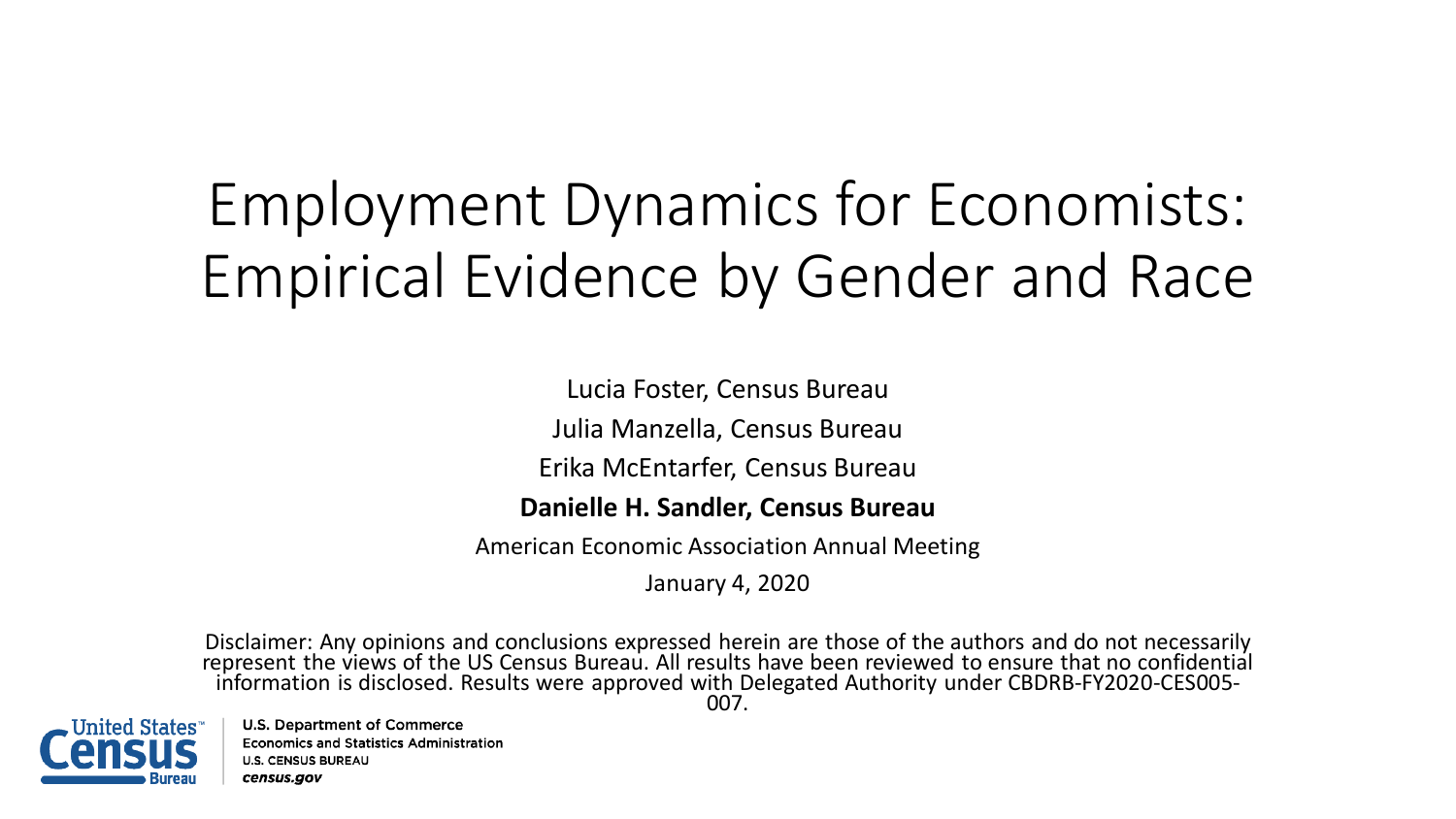### Diversity and Inclusion in Economics

- Diversity and inclusion in the economics profession has been an important topic of discussion and research over the last several years (Lundberg and Sterns 2019, Wu 2019, Antecol, Bedard, and Sterns 2018, Sarsons 2017, Hengel 2017, Bayer and Rouse 2016, …)
- This project will expand this literature in several directions:
	- **Sectors**: Results in the public and private sectors for U.S. economists.
	- **Characteristics**: Examine gender, race, and the interaction between the two on diversity.
	- **Outcomes**: Earnings differences by race\*gender groups (Mincer regressions)
	- **Scale**: Eventually will be able to examine outcomes for all U.S. Ph.D. economists working in private, non-farm sectors.

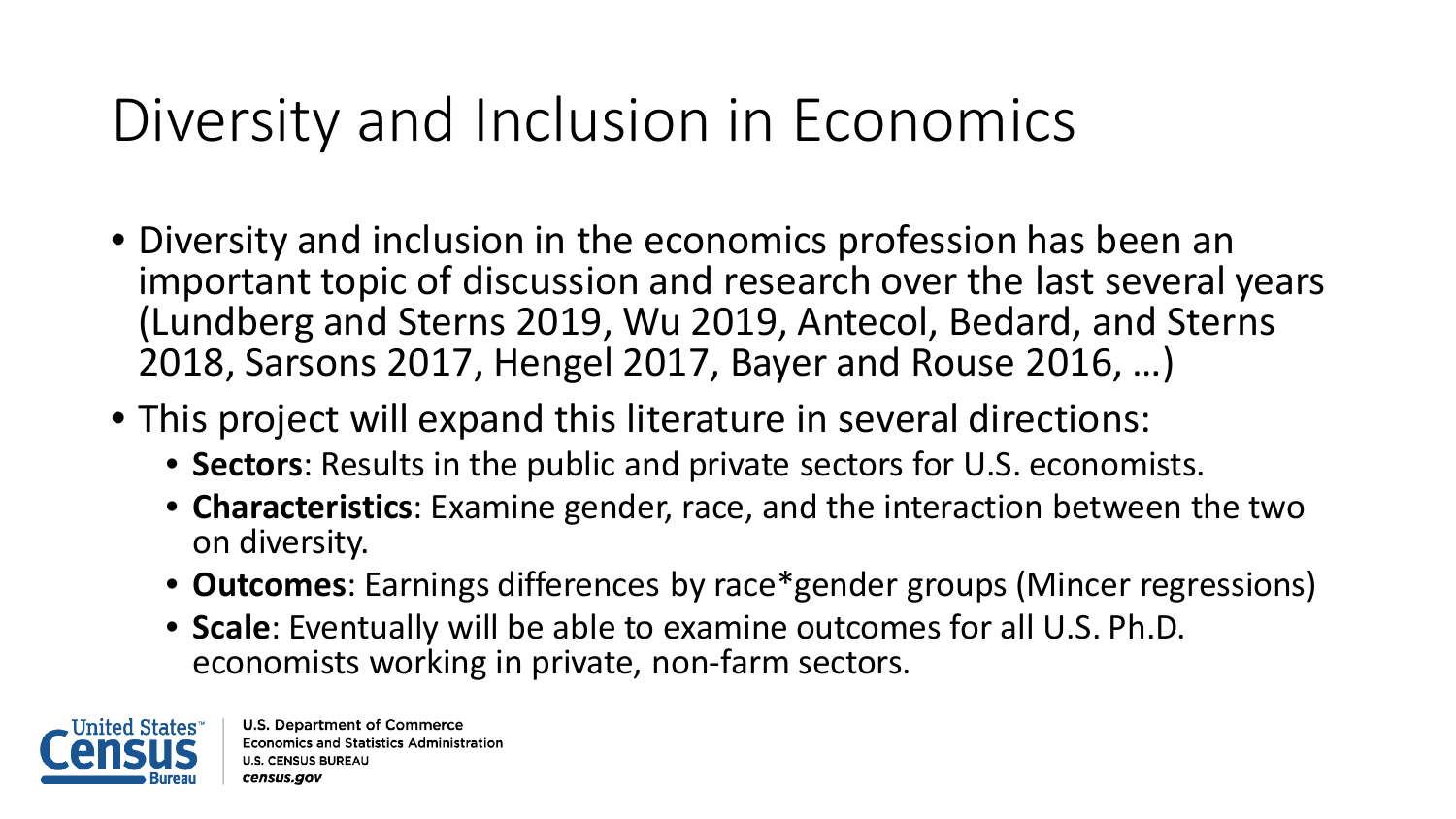# New Ph.D. Economists: Employment Sector



Source: Survey of Earned Doctorates (2018, 2013)

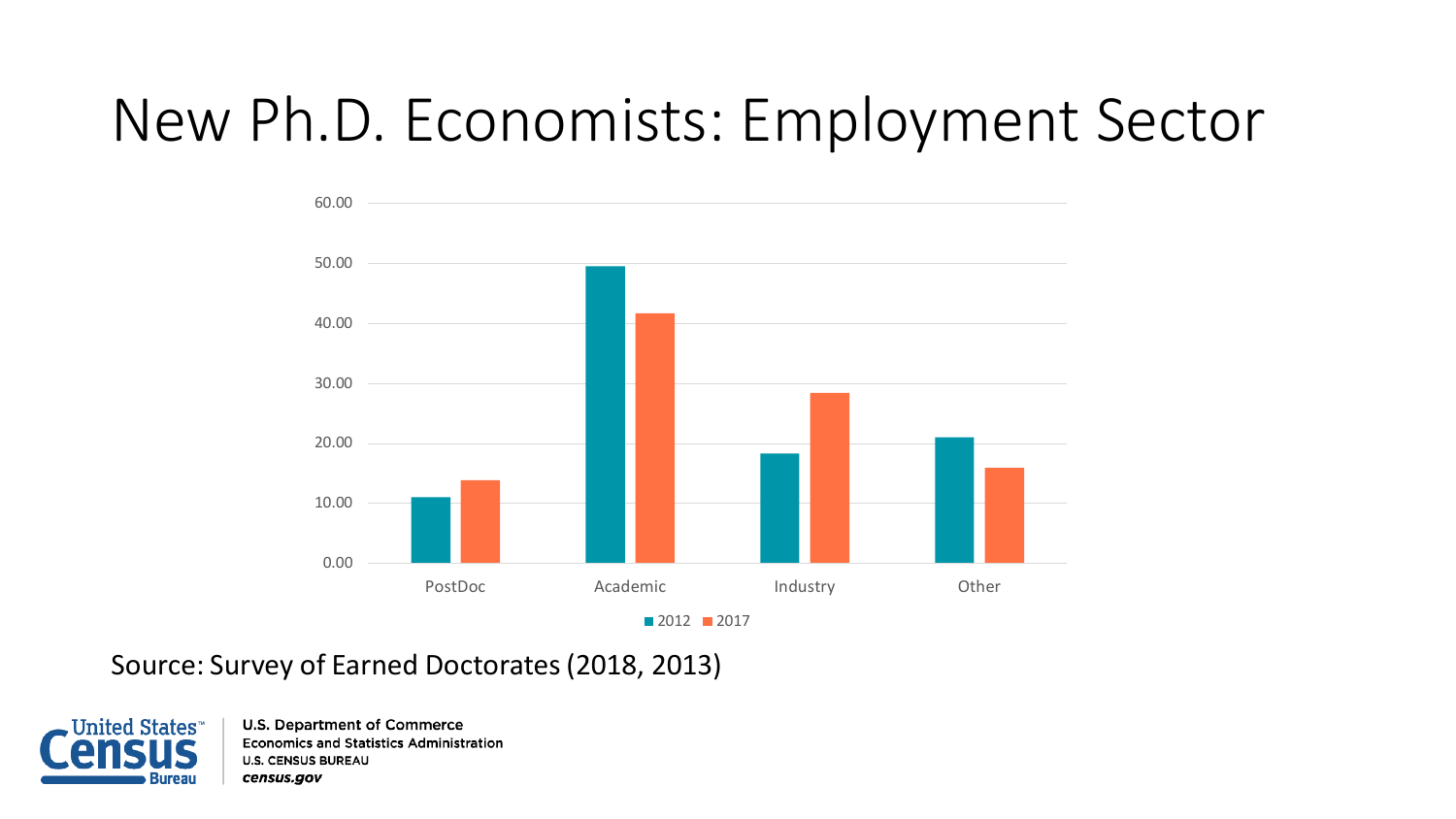#### New Ph.D. Economists: Gender

Ph.D. Recipients by Year – Share Female



#### Source: Survey of Earned Doctorates (2006, 2013, 2018)

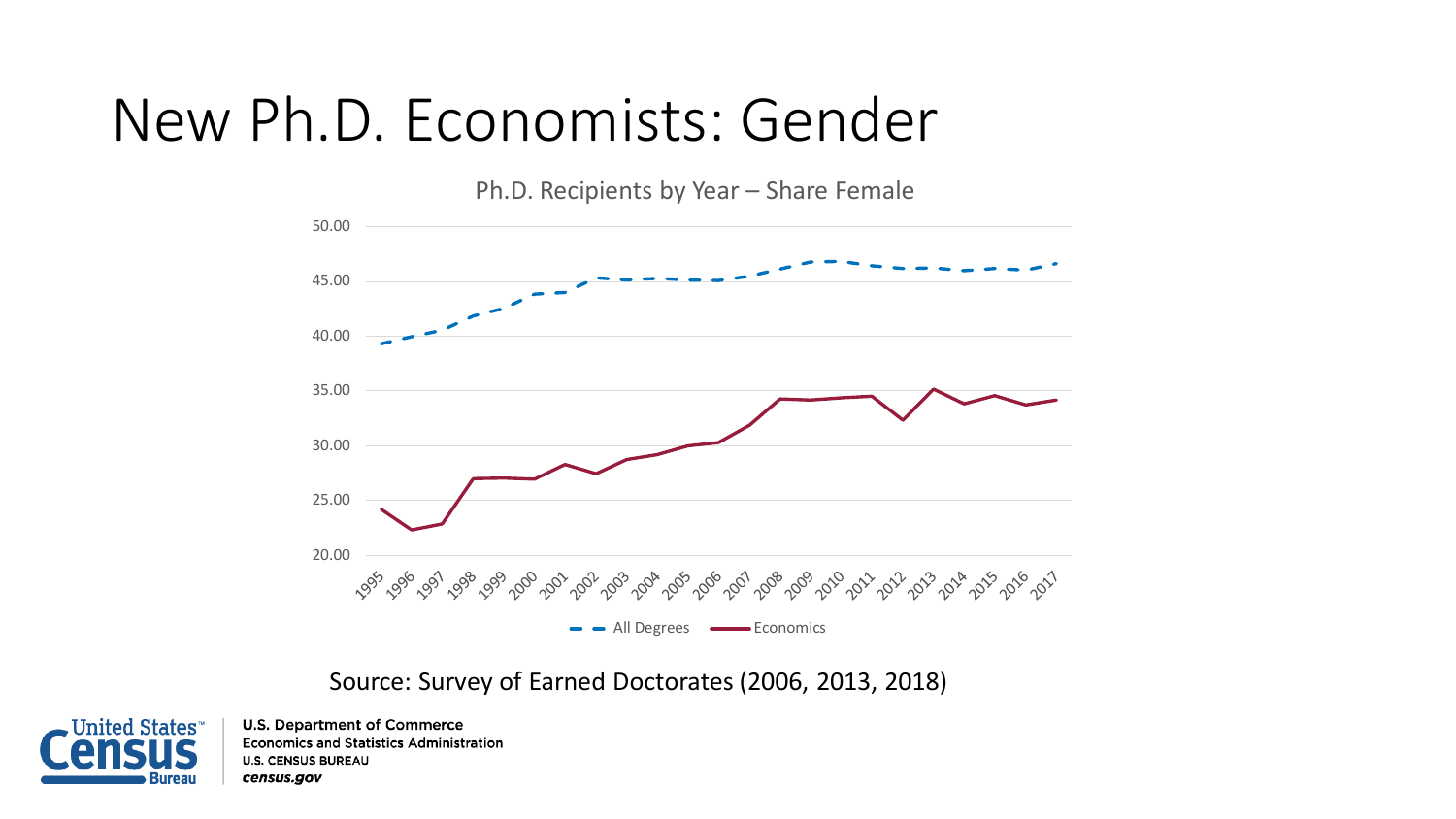#### New Ph.D. Economists: Race



#### Source: CSMGEP Annual Report 2018

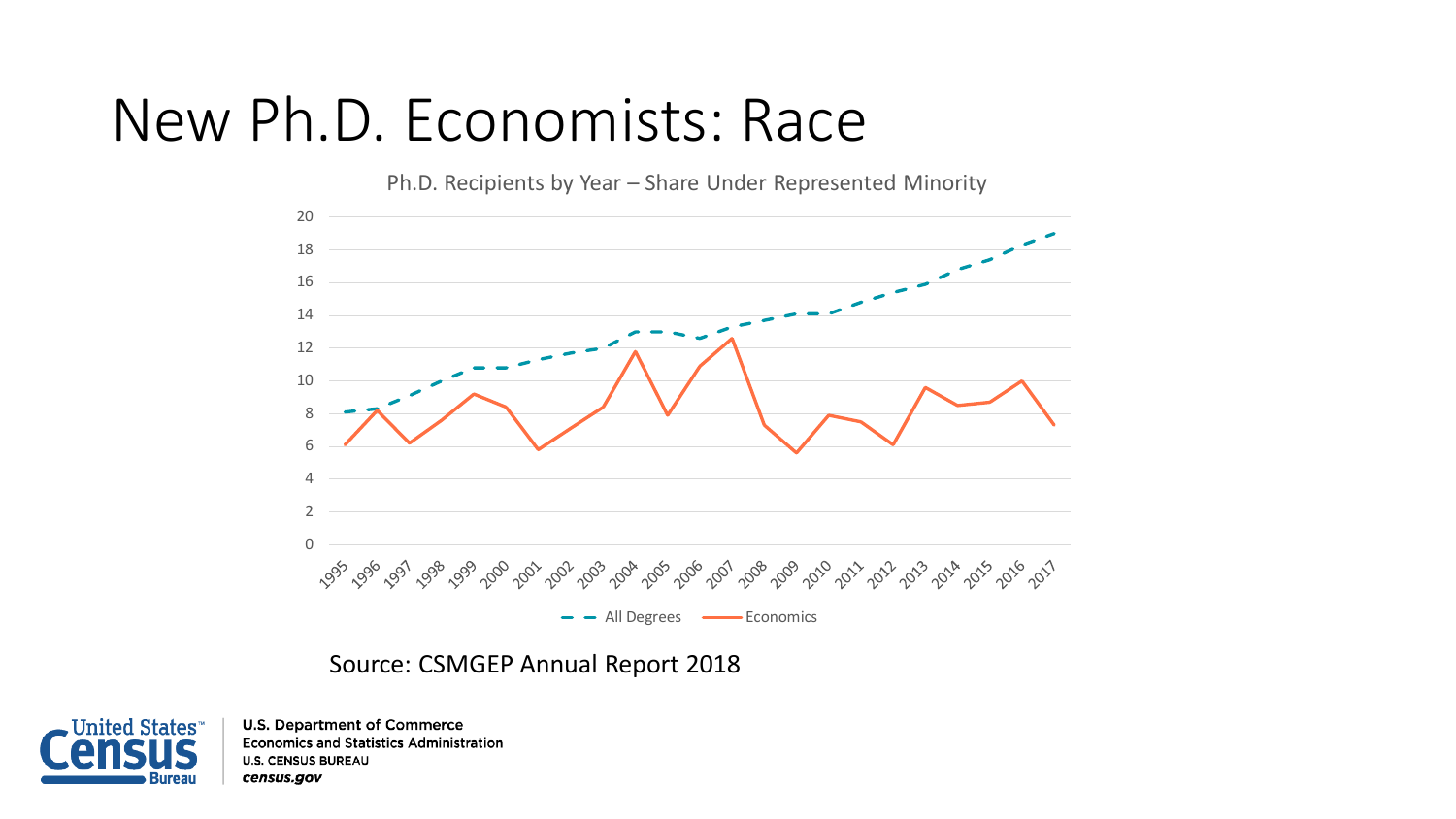# Data: Federal Government Economists

- Data Restriction: Currently can identify Ph.D. economists that work for the Federal Government using variables available in OPM data.
	- Does not include government economists not in OPM, such as those at the Federal Reserve and banks.
- Office of Personnel Management (OPM) Files
	- Years covered: 2000-2015
	- Demographic variables: Sex, Age, Race
	- Education variables: Educational level, Field of Degree, Year of Degree Receipt
	- Employment variables: Earnings, Agency identifiers
- Identifying Economists
	- Educational Level = Ph.D. or Post-Doc
	- Field of Degree = Economics
	- Occupational Series = 0110 (Economist)

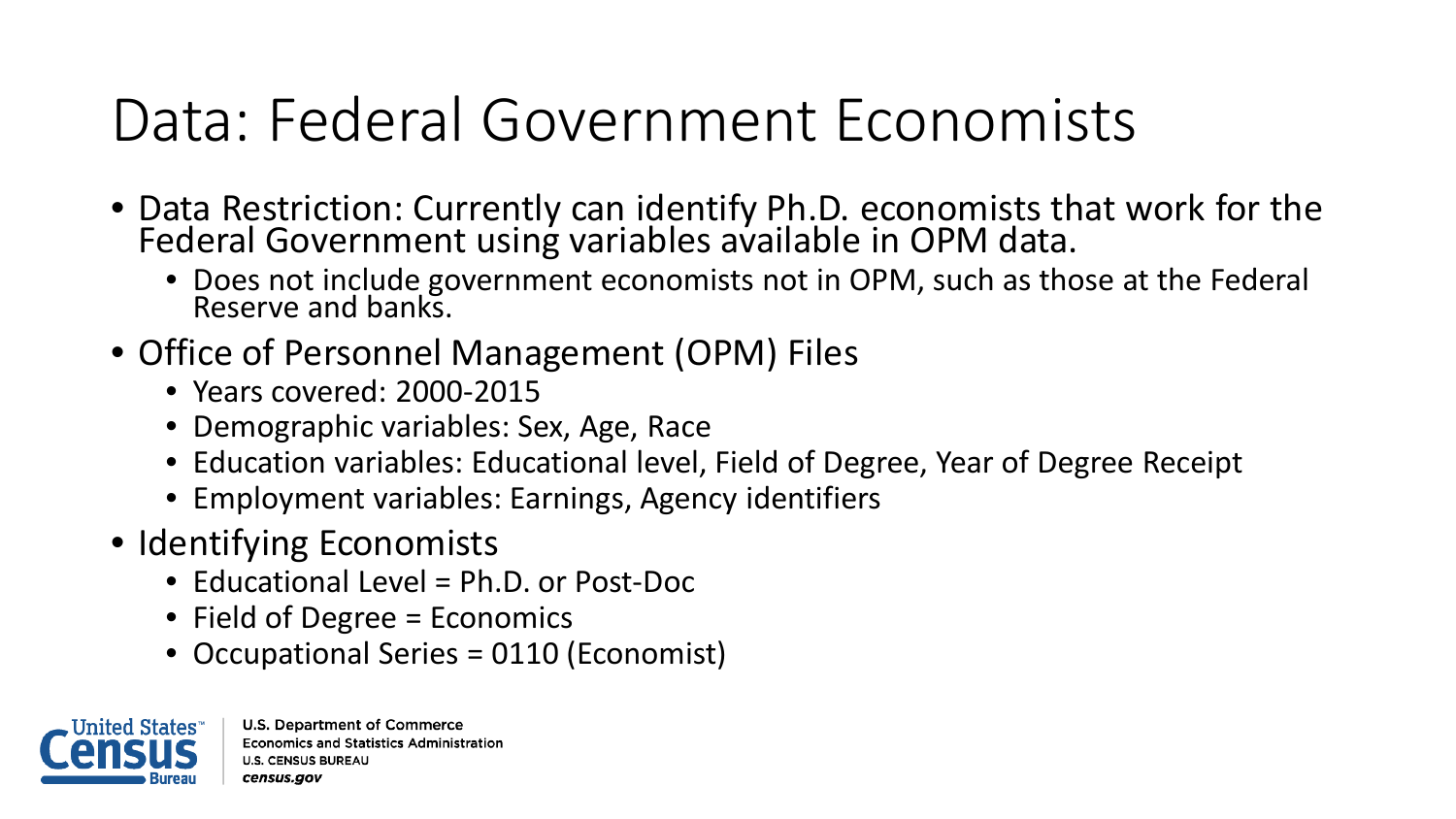### Data: Work Histories

- The Longitudinal Employer-Household Dynamics (LEHD) data is an administrative dataset on employment and earnings that comes from state UI records and other administrative data sources. LEHD data cover 96% of employment in the US, including the federal workforce.
- Match OPM economists to their pre- and post-OPM employers
	- Earnings: Average annual earnings (2015 dollars)
	- Industry: 6-digit NAICS of "primary" (highest paying) employer
	- Demographic and educational variables from OPM file

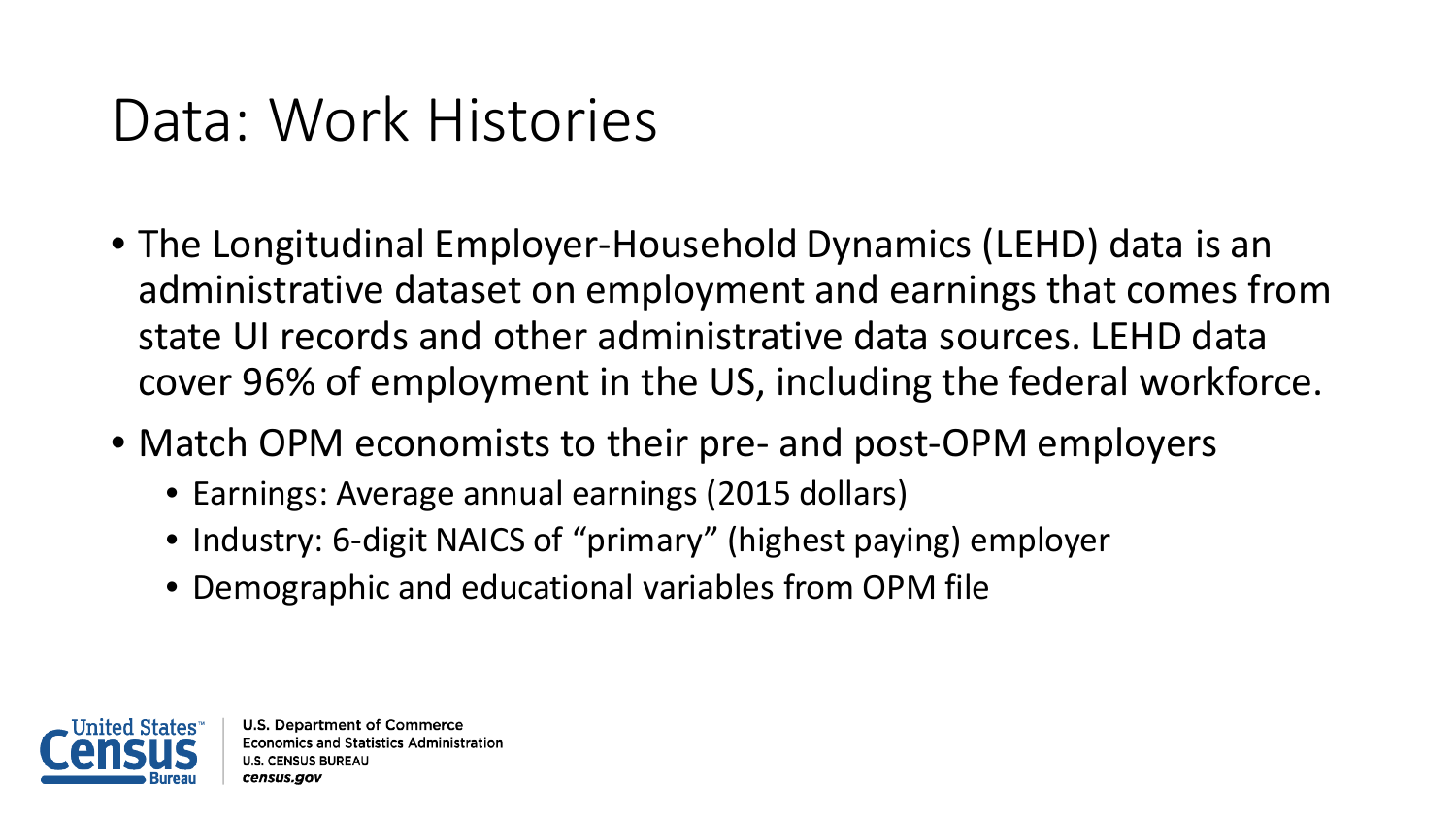# OPM Economists Over Time: by Gender



Source: OPM, FedScope Federal Workforce Data, September 1998-2018

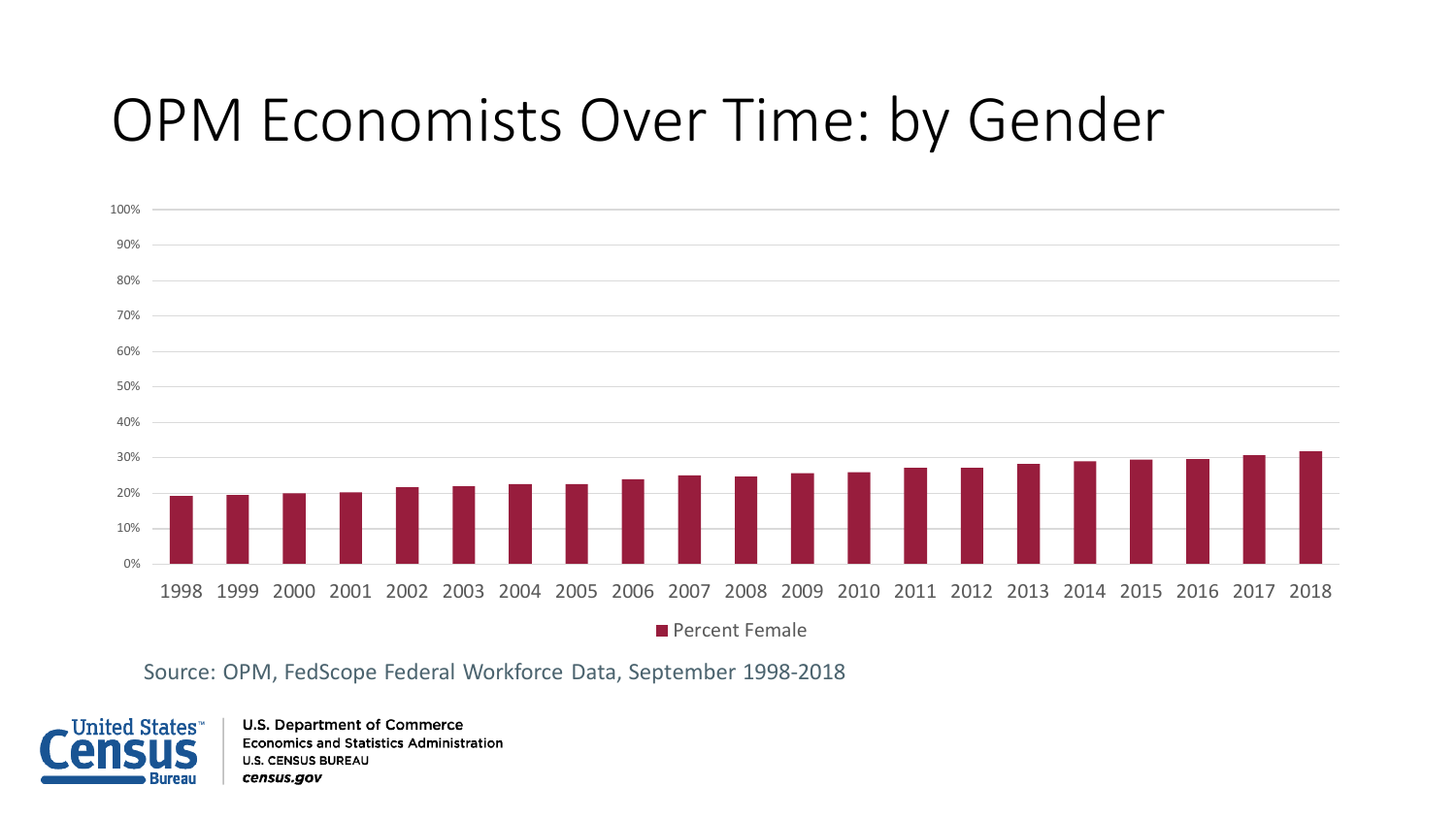#### OPM Economists Over Time: by Race



Source: OPM, FedScope Federal Workforce Data, September 2006-2018

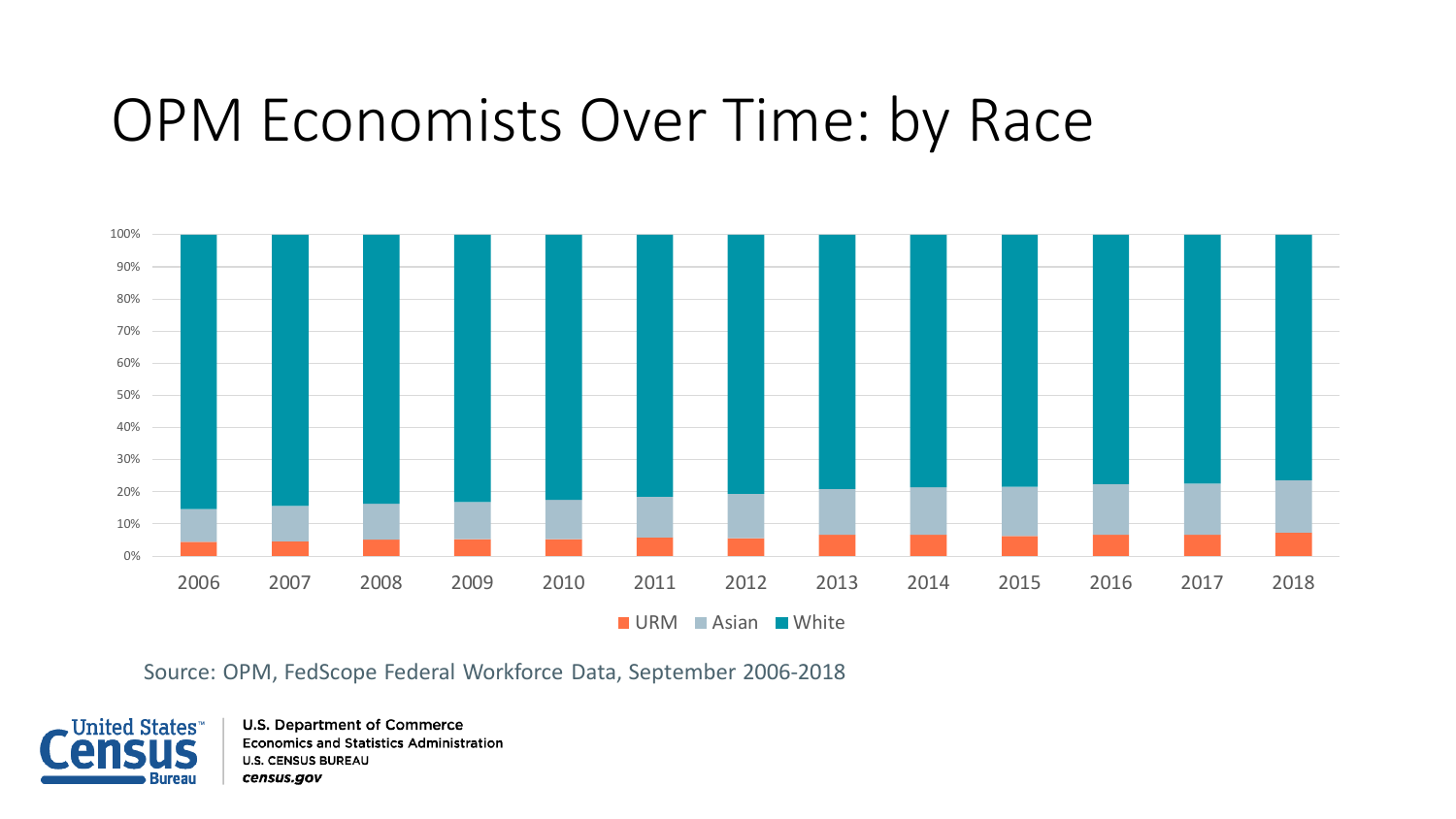### Average Earnings of OPM Employees by Gender & Race

|                     | <b>Real Earnings</b> | Log Real Earnings |
|---------------------|----------------------|-------------------|
| <b>Asian Male</b>   | $-2349$              | $-0.0405$         |
|                     | (2544)               | (0.0251)          |
| <b>URM Male</b>     | $-10550***$          | $-0.105***$       |
|                     | (1822)               | (0.0192)          |
| <b>White Female</b> | $-1127$              | $-0.0141$         |
|                     | (1197)               | (0.0116)          |
| Asian Female        | 537.8                | $-0.00846$        |
|                     | (2787)               | (0.0259)          |
| <b>URM Female</b>   | $-5557$              | $-0.0579$         |
|                     | (2933)               | (0.0296)          |
| Constant            | 105500 ***           | $11.50***$        |
|                     | (596)                | (0.0057)          |
| Year FE             | <b>No</b>            | <b>No</b>         |
| <b>Agency FE</b>    | <b>No</b>            | <b>No</b>         |
| R-squared           | 0.005                | 0.005             |
| Obs                 | 3300                 | 3300              |

Note: Regression of real earnings from 2000-2015 OPM data on Race\*Gender indicators, with White Male as excluded category

| Average Real Earnings (2015 \$) |           |  |  |  |  |
|---------------------------------|-----------|--|--|--|--|
| <b>White Male</b>               | \$105,500 |  |  |  |  |
| <b>Asian Male</b>               | \$103,151 |  |  |  |  |
| <b>URM Male</b>                 | \$94,950  |  |  |  |  |
| <b>White Female</b>             | \$104,373 |  |  |  |  |
| <b>Asian Female</b>             | \$106,038 |  |  |  |  |
| <b>URM Female</b>               | \$99,943  |  |  |  |  |

Note: Calculation from regression of real earnings on Race\*Gender indicators, with White Male average earnings equal to constant coefficient and others equal to constant+ Race\*Gender indicator coefficient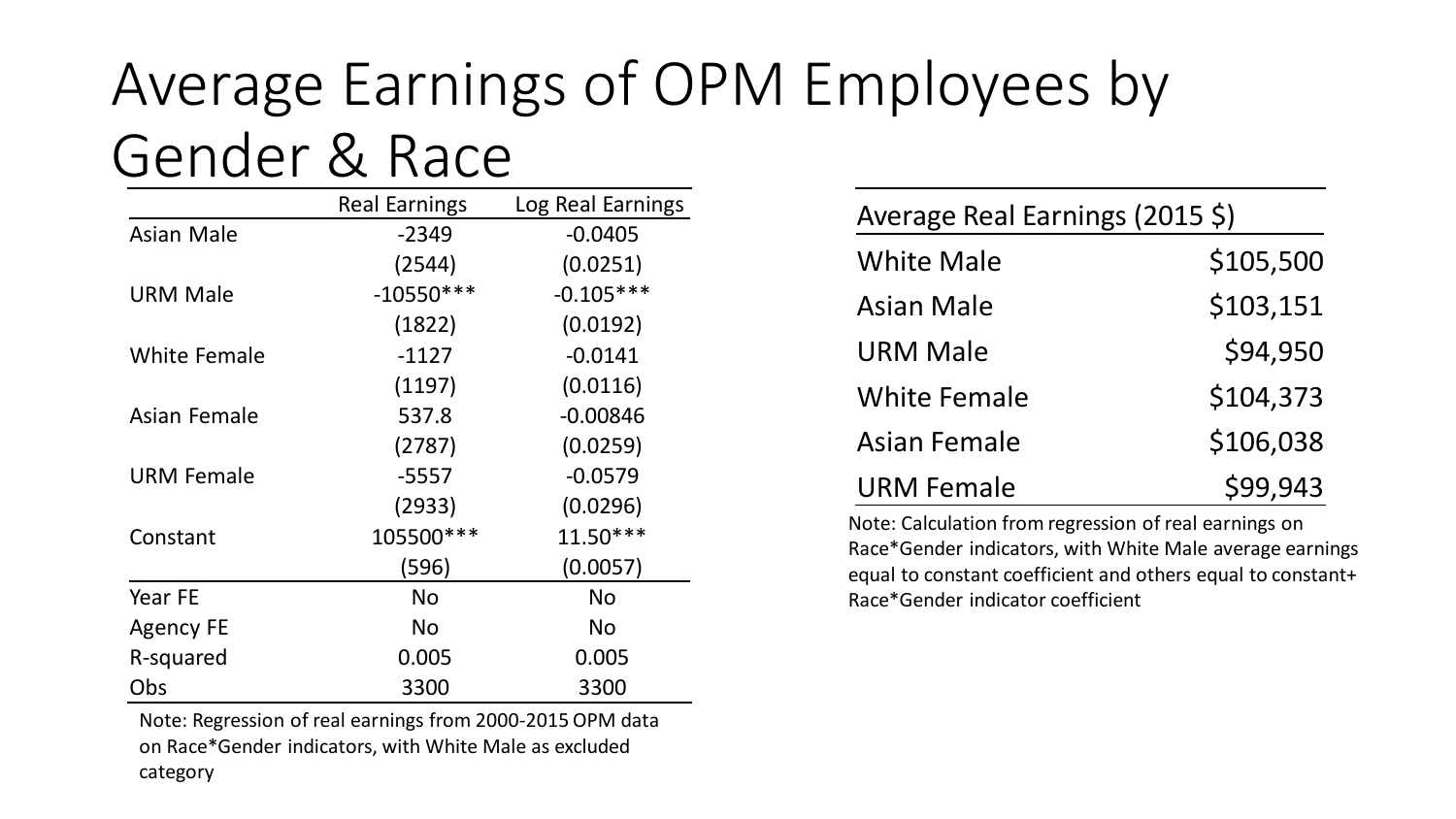## Mincer Regressions: Specification

Base:  $\ln (real\ can\ ings_{it}) = \alpha + \beta (Race * \լ) + \varepsilon_{it}$ 

Year FE:  $ln (real \, earnings_{it}) = \alpha + \beta (Race * Gender) + \gamma Year_{it} + \varepsilon_{it}$ 

Agency FE:  $ln (real\ can\ ings_{it}) = \alpha + \beta (Race * \լ) + \gamma Year_{it} + \theta Agency_{it} + \varepsilon_{it}$ 

Exp Control:  $\ln (real\; earnings_{it}) = \alpha + \beta (Race * gender) + \delta_1 Exp_{it} + \delta_2 Exp_{it}^2 + \delta_3 Exp_{it}^3 +$  $\gamma Year_{it} + \varepsilon_{it}$ 

 $Exp_{it}$  is experience, measured in years since Ph.D. *Year<sub>it</sub>* and  $Agency<sub>it</sub>$  are year and agency fixed effects Standard errors clustered at the person level Expanded specification allows returns to experience to vary by Race\*Gender subgroups

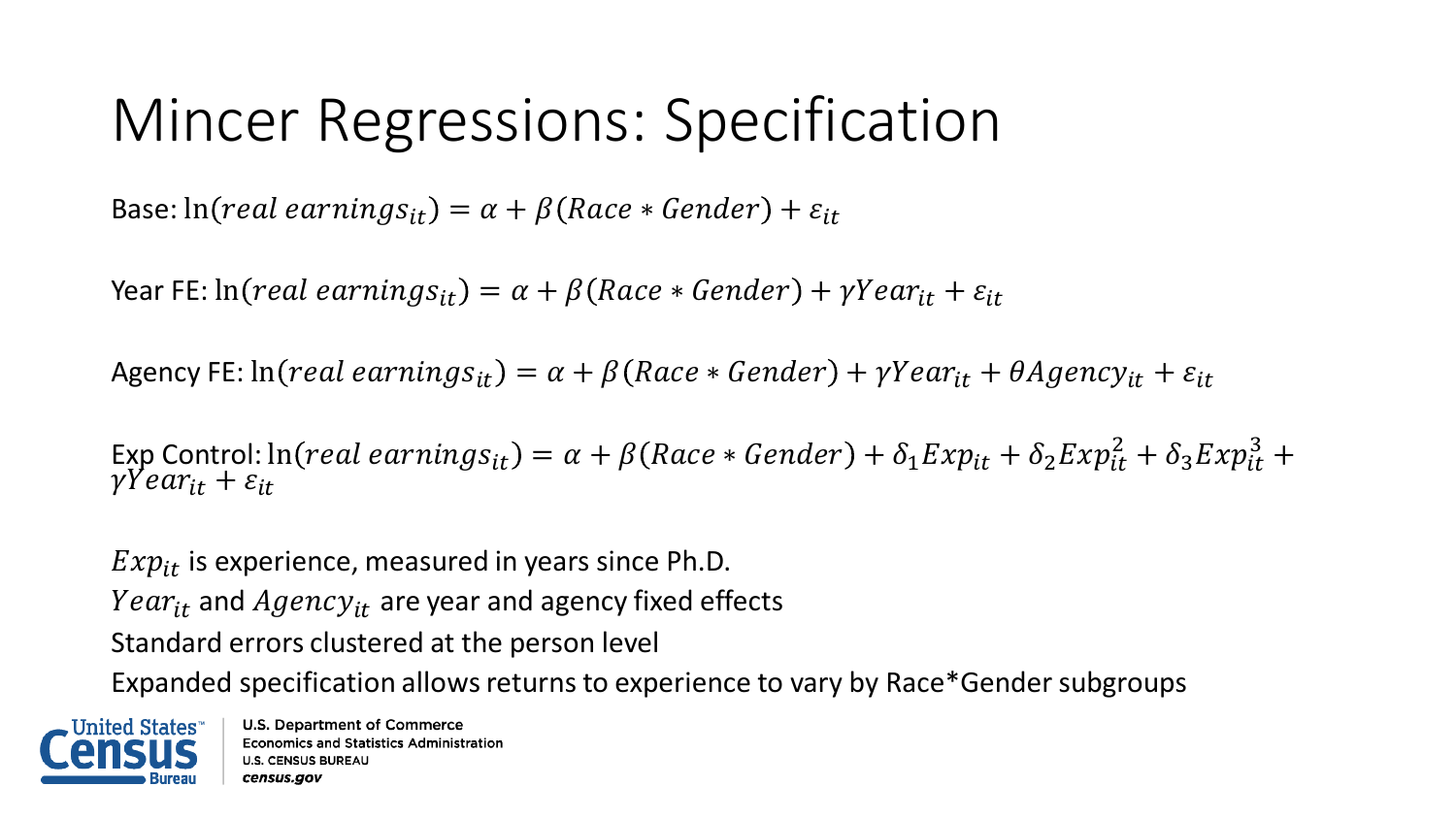# Mincer Regressions: OPM Employees

|                     | <b>Base</b> | Year FE      | <b>Agency FE</b> | <b>Exp Control</b> |
|---------------------|-------------|--------------|------------------|--------------------|
| <b>Asian Male</b>   | $-0.0405$   | $-0.132***$  | $-0.100***$      | $-0.0648**$        |
|                     | (0.0251)    | (0.0222)     | (0.0160)         | (0.0223)           |
| <b>URM Male</b>     | $-0.105***$ | $-0.104***$  | $-0.0863***$     | $-0.0983***$       |
|                     | (0.0192)    | (0.0181)     | (0.0155)         | (0.0158)           |
| <b>White Female</b> | $-0.0141$   | $-0.0493***$ | $-0.0386***$     | $-0.00534$         |
|                     | (0.0116)    | (0.0113)     | (0.0098)         | (0.0098)           |
| <b>Asian Female</b> | $-0.00846$  | $-0.139***$  | $-0.151***$      | $-0.0159$          |
|                     | (0.0259)    | (0.0234)     | (0.0165)         | (0.0227)           |
| <b>URM Female</b>   | $-0.0579$   | $-0.138***$  | $-0.104***$      | $-0.0659*$         |
|                     | (0.0296)    | (0.0303)     | (0.0235)         | (0.0261)           |
| Exp                 |             |              |                  | 0.0399 ***         |
|                     |             |              |                  | (0.0024)           |
| Exp X Exp           |             |              |                  | $-0.00110***$      |
|                     |             |              |                  | (0.0001)           |
| Exp X Exp X Exp     |             |              |                  | $0.0000103***$     |
|                     |             |              |                  | (0.0000)           |
| Constant            | $11.50***$  | $11***$      | $10.84***$       | $10.63***$         |
|                     | (0.0057)    | (0.0076)     | (0.0391)         | (0.0106)           |
| Year FE             | <b>No</b>   | Yes          | Yes              | Yes                |
| <b>Agency FE</b>    | No          | No           | Yes              | <b>No</b>          |
| R-squared           | 0.005       | 0.549        | 0.699            | 0.685              |
| Obs                 | 3300        | 3300         | 3300             | 3300               |

Standard errors, clustered by individual, in parentheses. \*p<0.05 \*\*p<0.01 \*\*\*p<0.001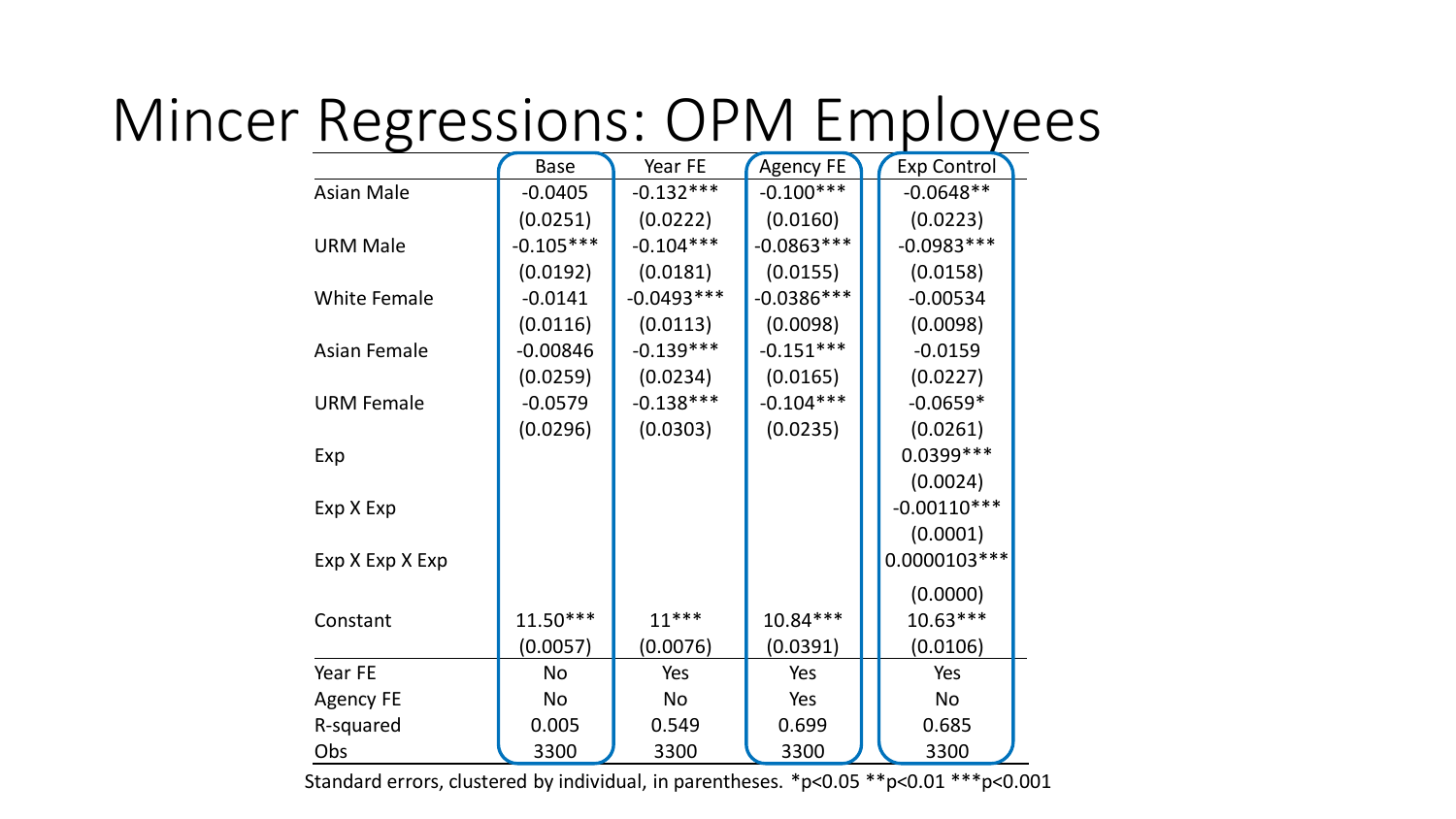#### Log Earnings of Ph.D. Economists

Differences by Race and Gender, in OPM

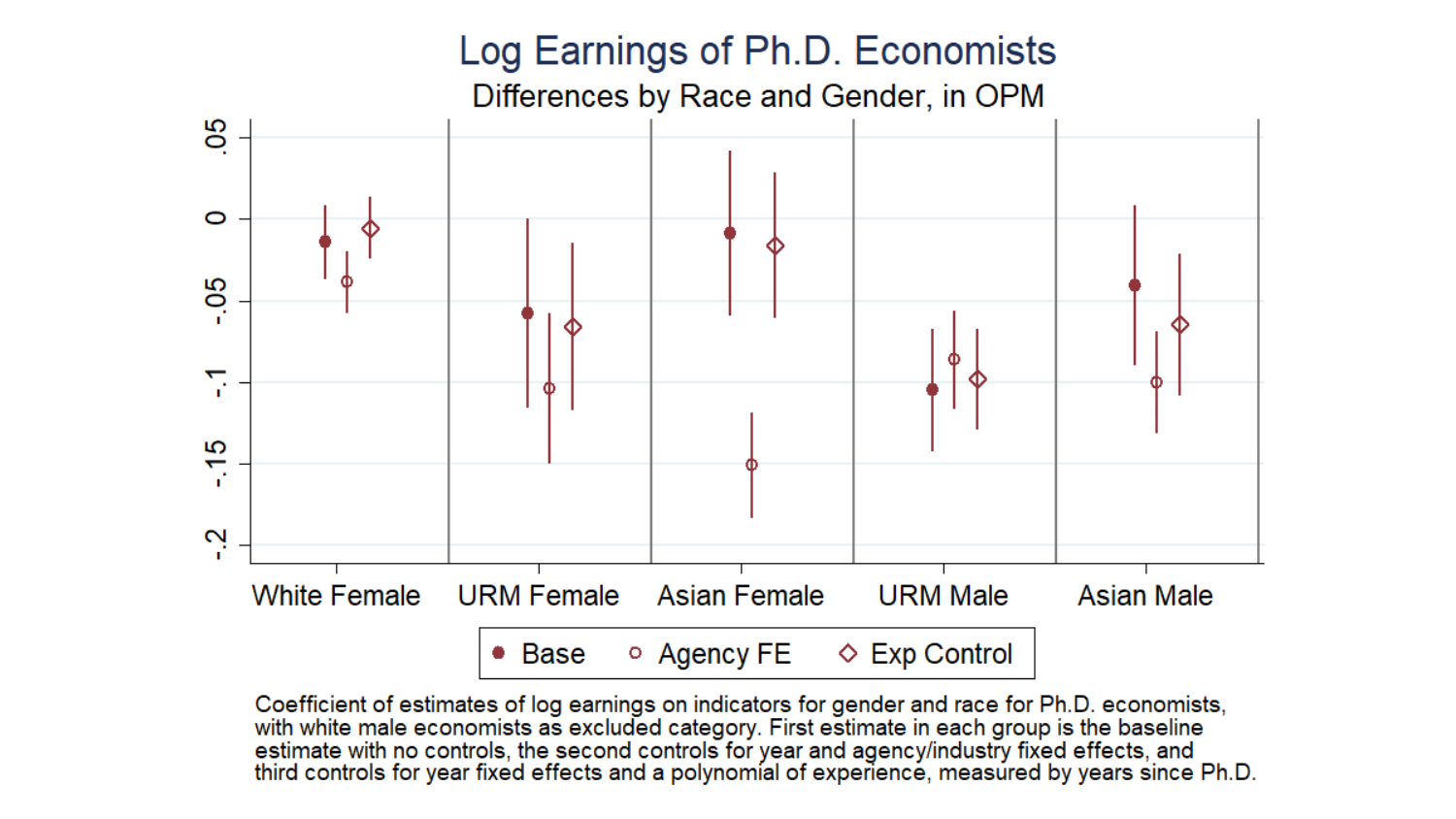# Flows In/Out of OPM

- Pre-OPM Sample
	- Economists that have LEHD earnings after Ph.D. receipt and before starting at OPM
	- 1200 of 3300 identified OPM economists have pre-OPM earnings
- Post-OPM Sample
	- Economists that have LEHD earnings after leaving OPM
	- 850 of 3300 identified OPM economists have post-OPM earnings
		- Of those that moved to new employer within a year: 65% of these moved to private sector or other public sector employment, 35% moved to academia
		- Slightly higher proportion of white men moved into academia (37.5%) relative to other groups

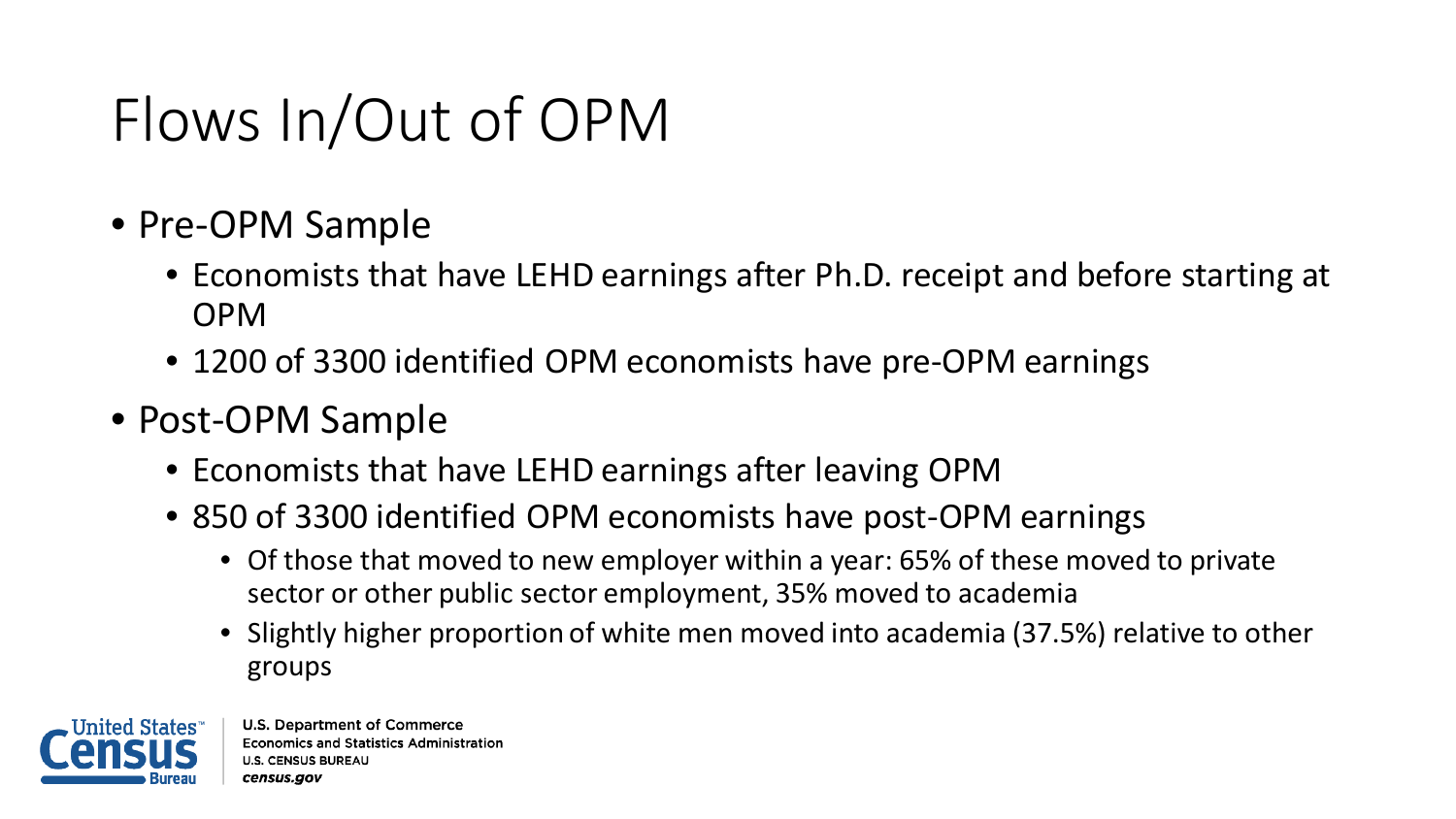# Average Earnings of OPM Economists, with Pre- and Post-OPM Earnings

| Average Earnings (2015 \$) | Pre-OPM | <b>OPM</b>                 | Post-OPM                      |
|----------------------------|---------|----------------------------|-------------------------------|
| <b>White Male</b>          |         |                            | \$104,100 \$105,500 \$166,100 |
| <b>Asian Male</b>          |         |                            | \$72,620 \$103,151 \$130,100  |
| <b>URM Male</b>            |         | \$57,930 \$94,950 \$92,210 |                               |
| <b>White Female</b>        |         |                            | \$84,520 \$104,373 \$121,360  |
| <b>Asian Female</b>        |         |                            | \$79,060 \$106,038 \$139,880  |
| <b>URM Female</b>          |         |                            | \$58,440 \$99,943 \$149,690   |
| Obs                        | 1200    | 3300                       | 850                           |

Note: Calculation from regression of real earnings on Race\*Gender indicators, with White Male average earnings equal to constant coefficient and others equal to constant+ Race\*Gender indicator coefficient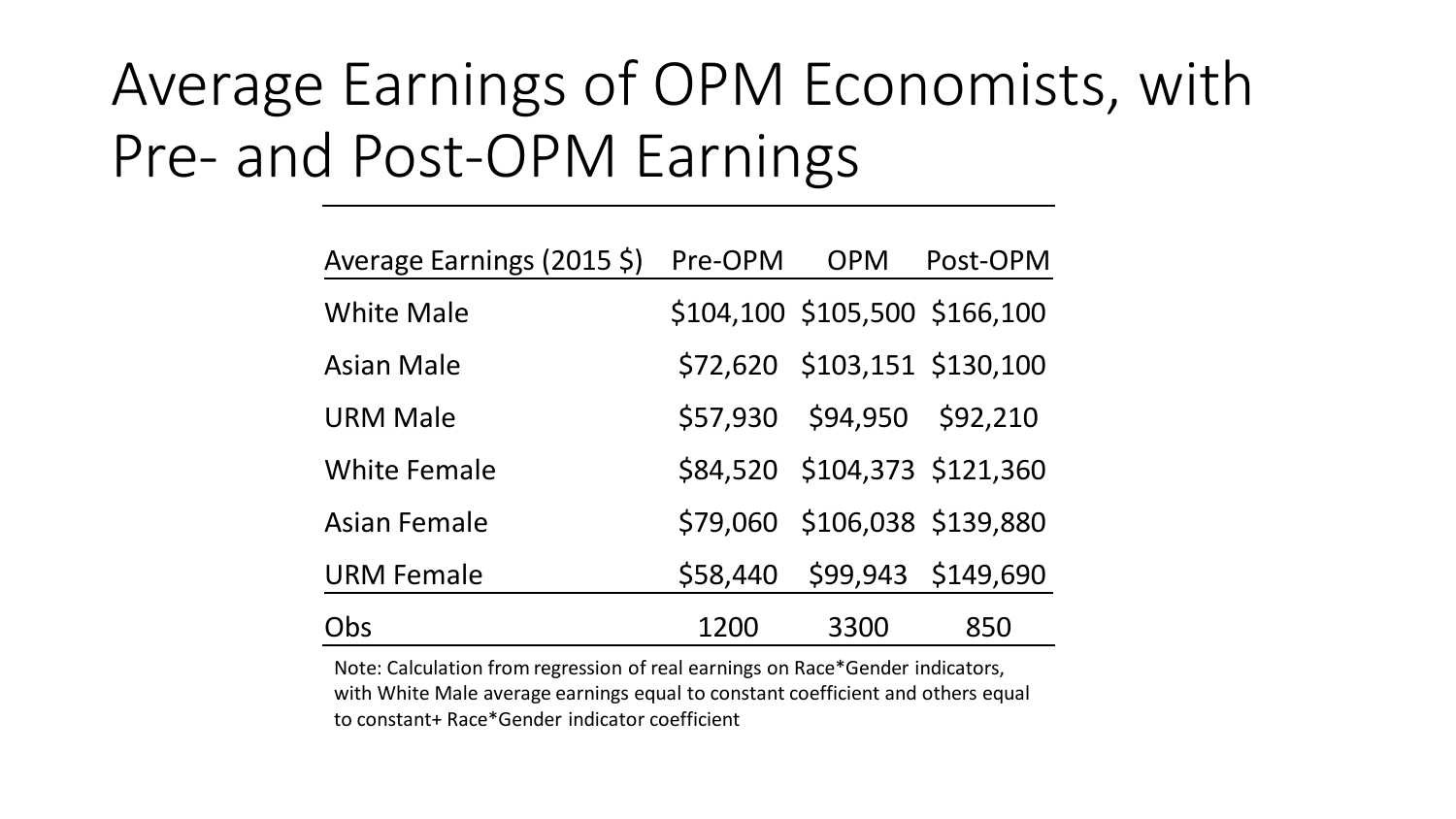#### Log Earnings of Ph.D. Economists Differences by Race and Gender ᡪ ယ္  $\circ$ rö.  $\overline{\mathbf{r}}$ **White Female URM Female Asian Female URM Male Asian Male** ◆ Pre-OPM  $\bullet$  OPM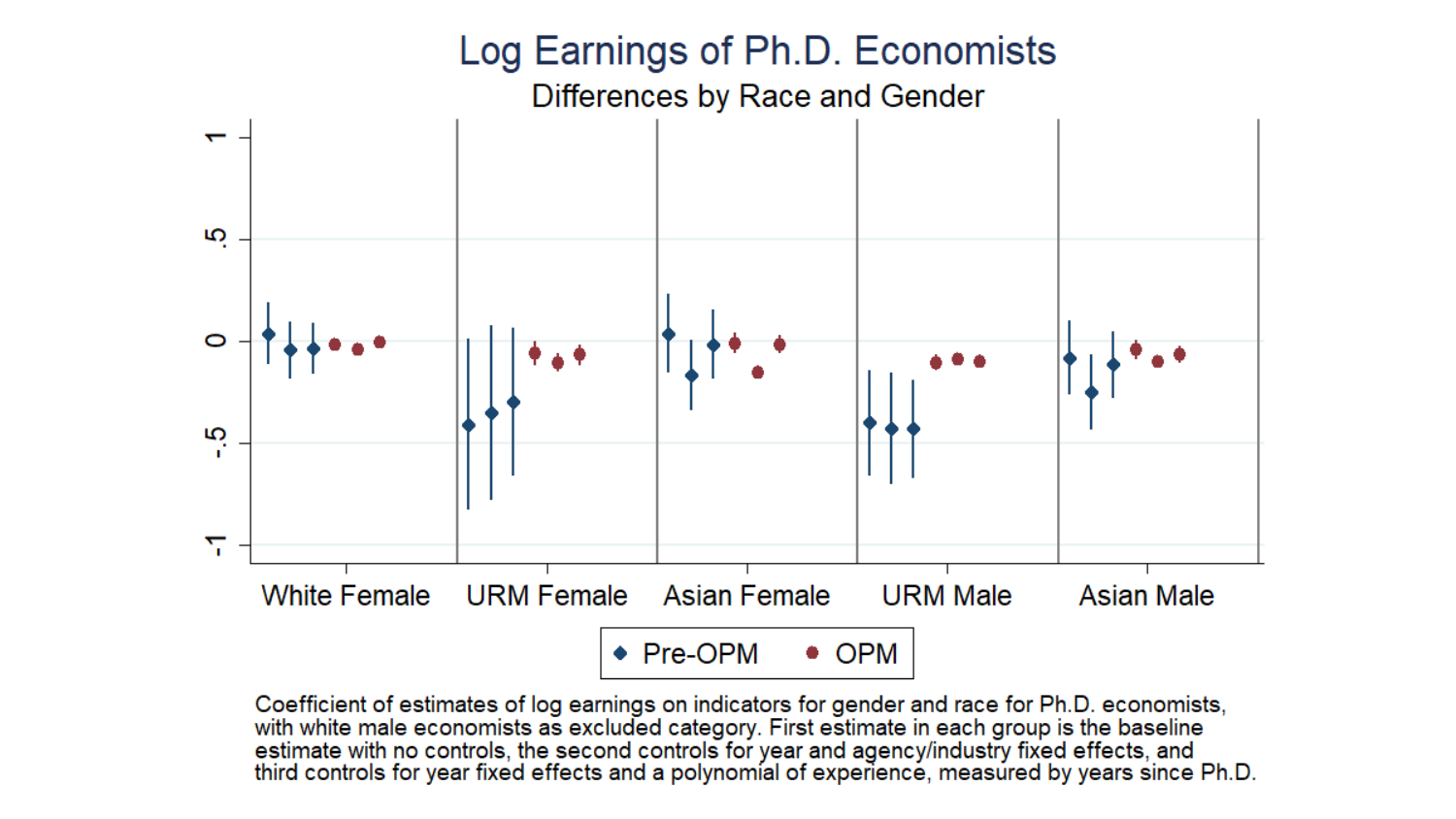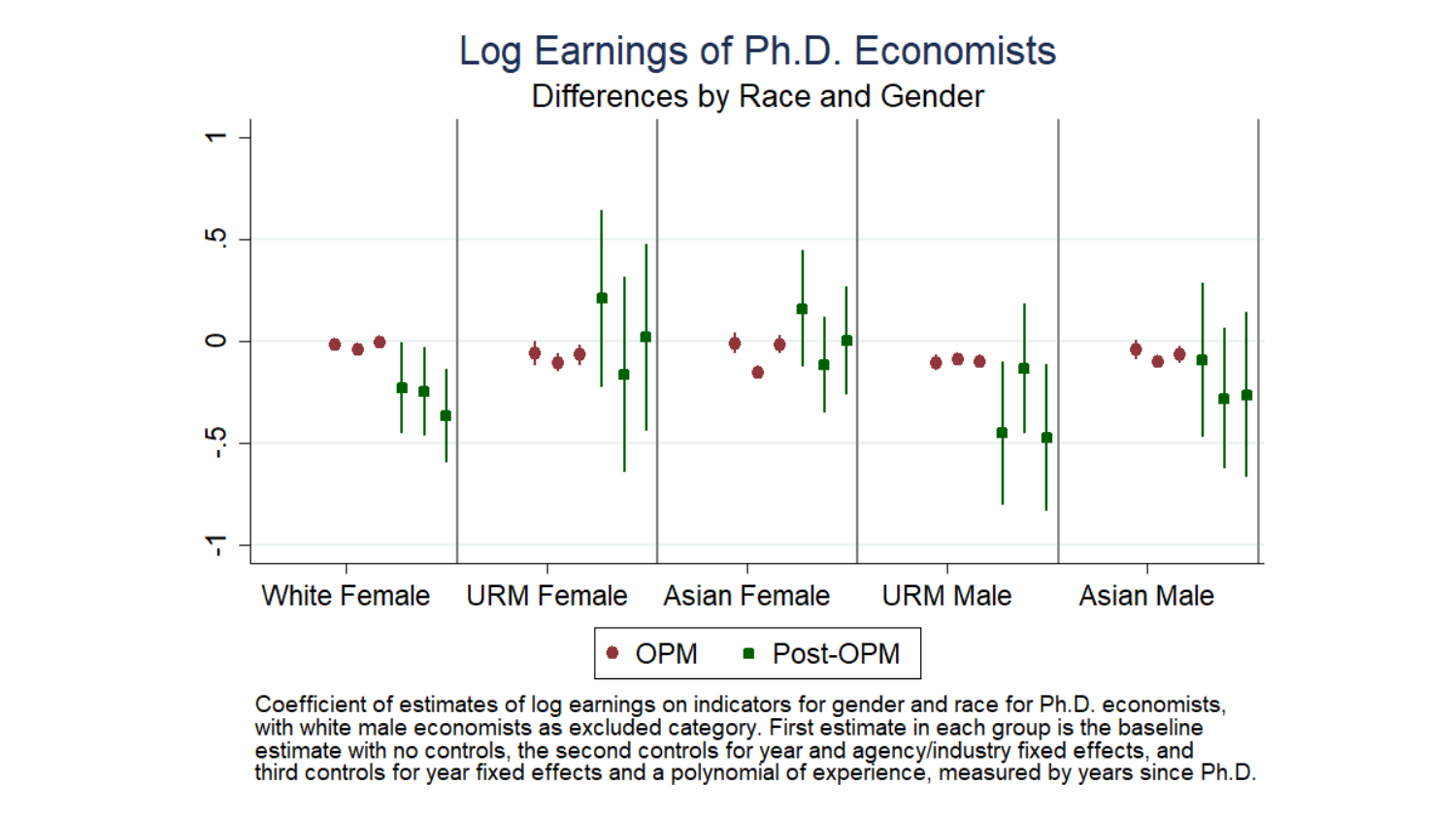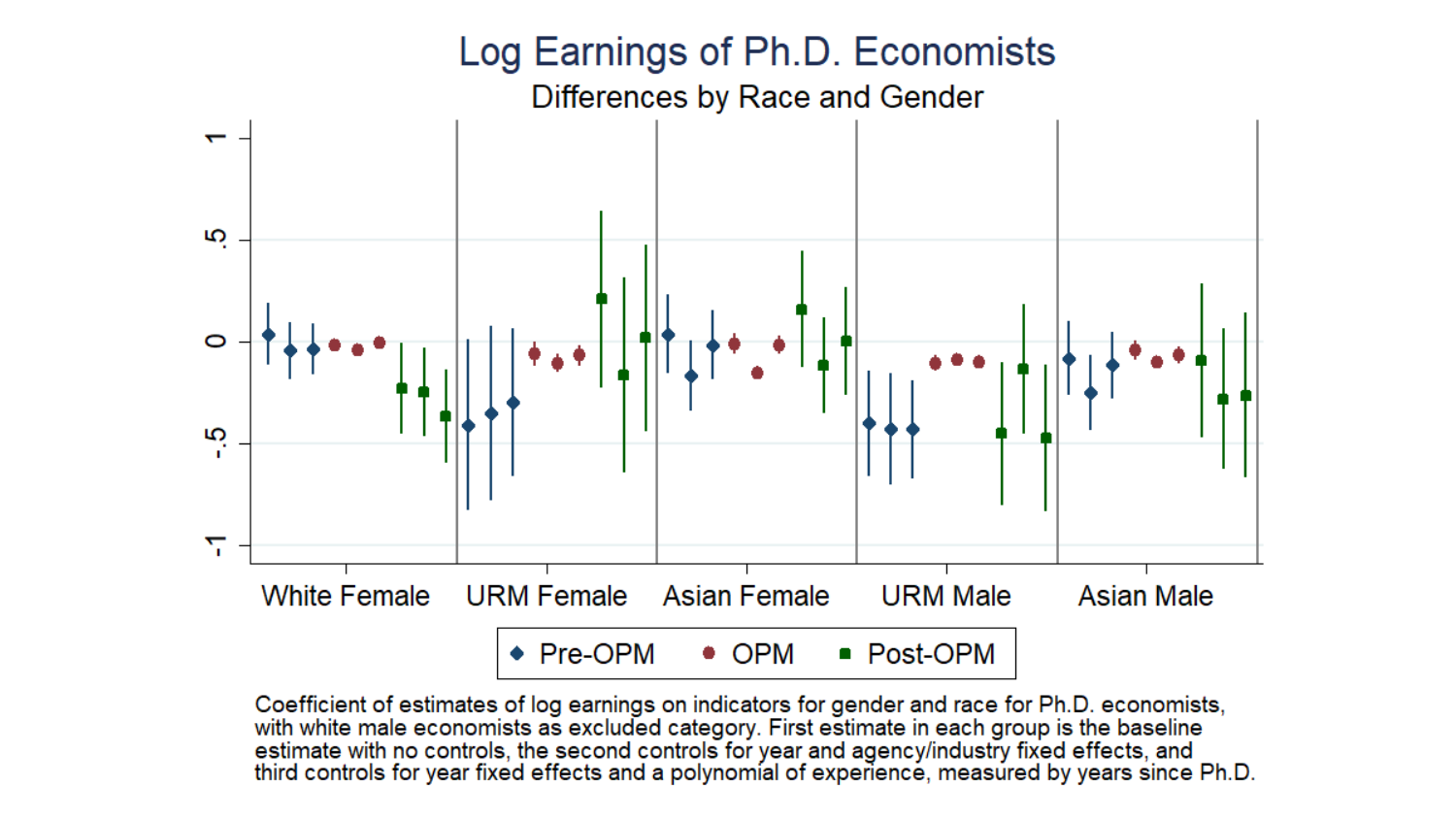# Summary of Current Findings

- The diversity of government economists is growing over time, both in terms of gender and race
- There are differences in earnings between white male economists and other race\*gender groups, particularly for URM men
- The differences in earnings between race\*gender groups appear to be larger for non-OPM employment

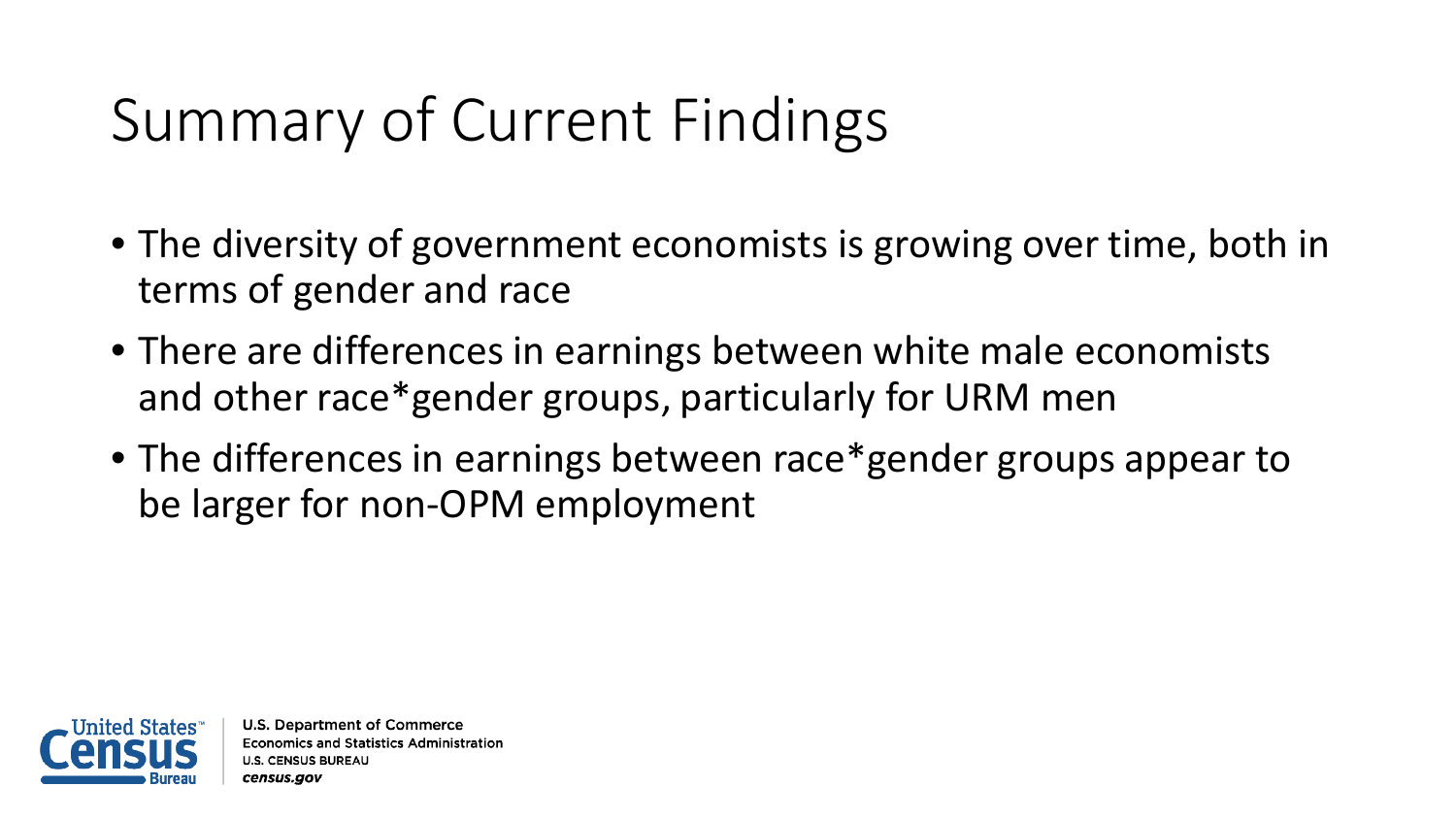# Next Step: Comprehensive Dataset on Ph.D. Economists

- Survey of Earned Doctorates (SED): Annual survey conducted by NSF since 1957. Collects information on research (as opposed to professional) doctorates. There are about 55,000 research doctorates granted by U.S. institutions every year.
- The SED asks about employment plans at time of Ph.D. completion.
- Data will be PIK'ed and linked to LEHD data.
- Empirical exercises will follow full employment trajectory for all Ph.D. economists who earned degrees in US and work in jobs covered by LEHD.

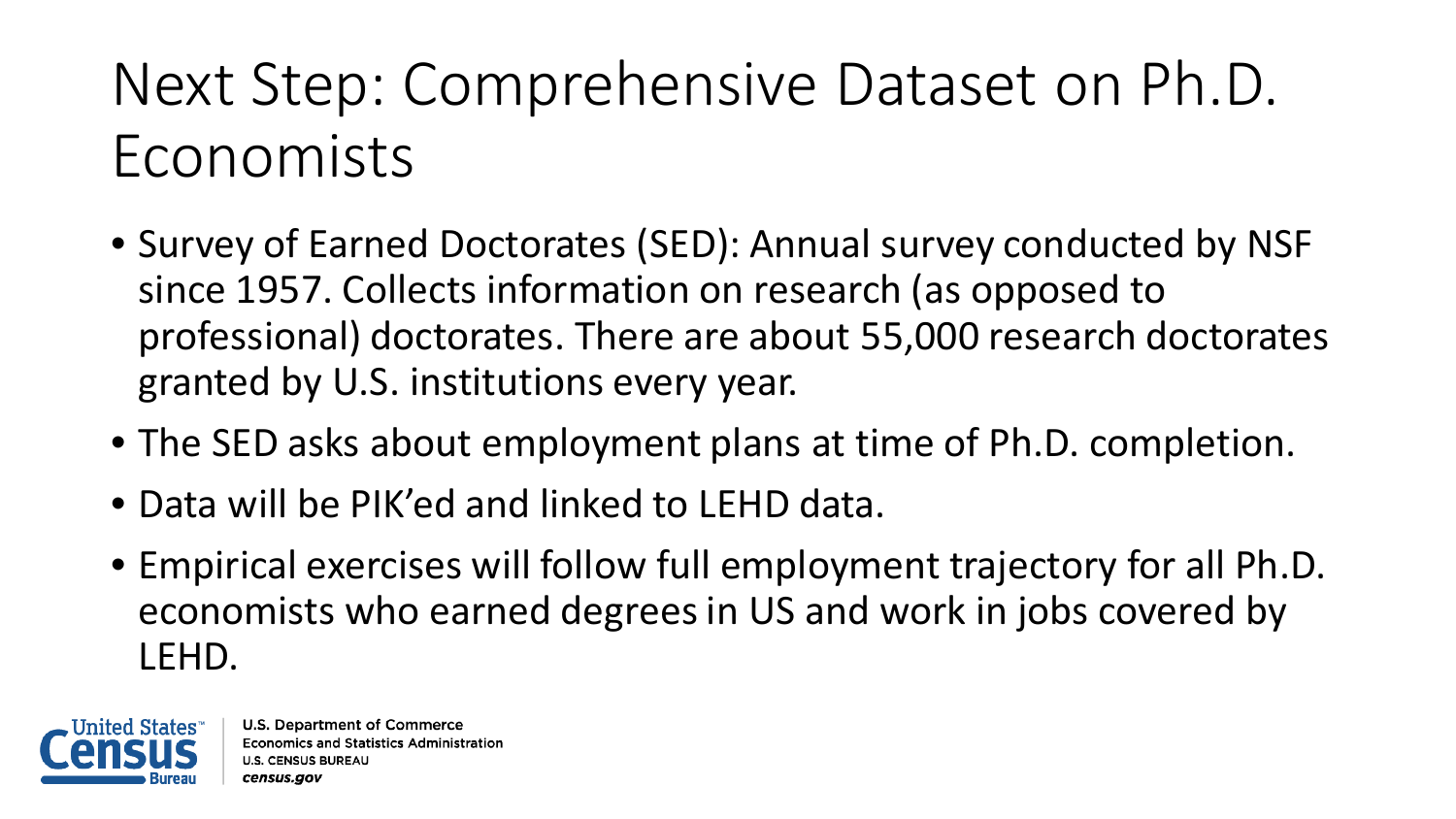# Potential Value Added from SED-LEHD Linkage

- Expansion of current analysis to include diversity statistics and earnings patterns in major employment sectors for Ph.D. economists
- Other possibilities:
	- Program evaluation of mentorship, diversity programs (CSWEP, CSMGEP)
	- Evaluate other fields that are struggling with diversity